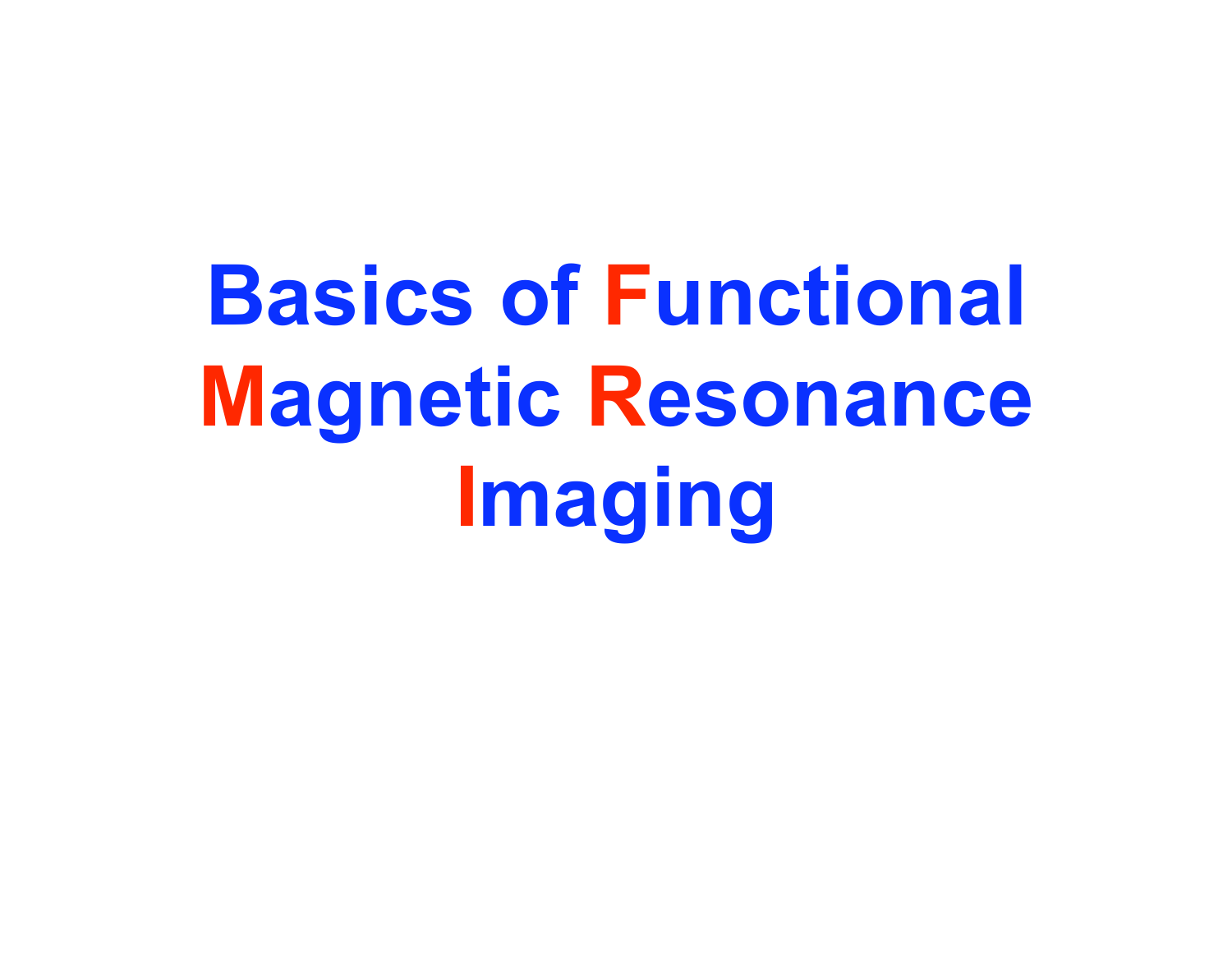#### **How MRI Works**

- Put a person inside a big magnetic field
- Transmit radio waves into the person

– These "energize" the magnetic field of the **H**ydrogen nucleus in water (H<sub>2</sub>O)

- $H<sub>2</sub>O$  magnetic energy comes back out as very weak radio waves, which are measured by a radio receiver (RF coil)
- Frequency of these radio waves is tuned by changing the magnetic field while they are being received (gradient coil)
- Frequency changes let images be created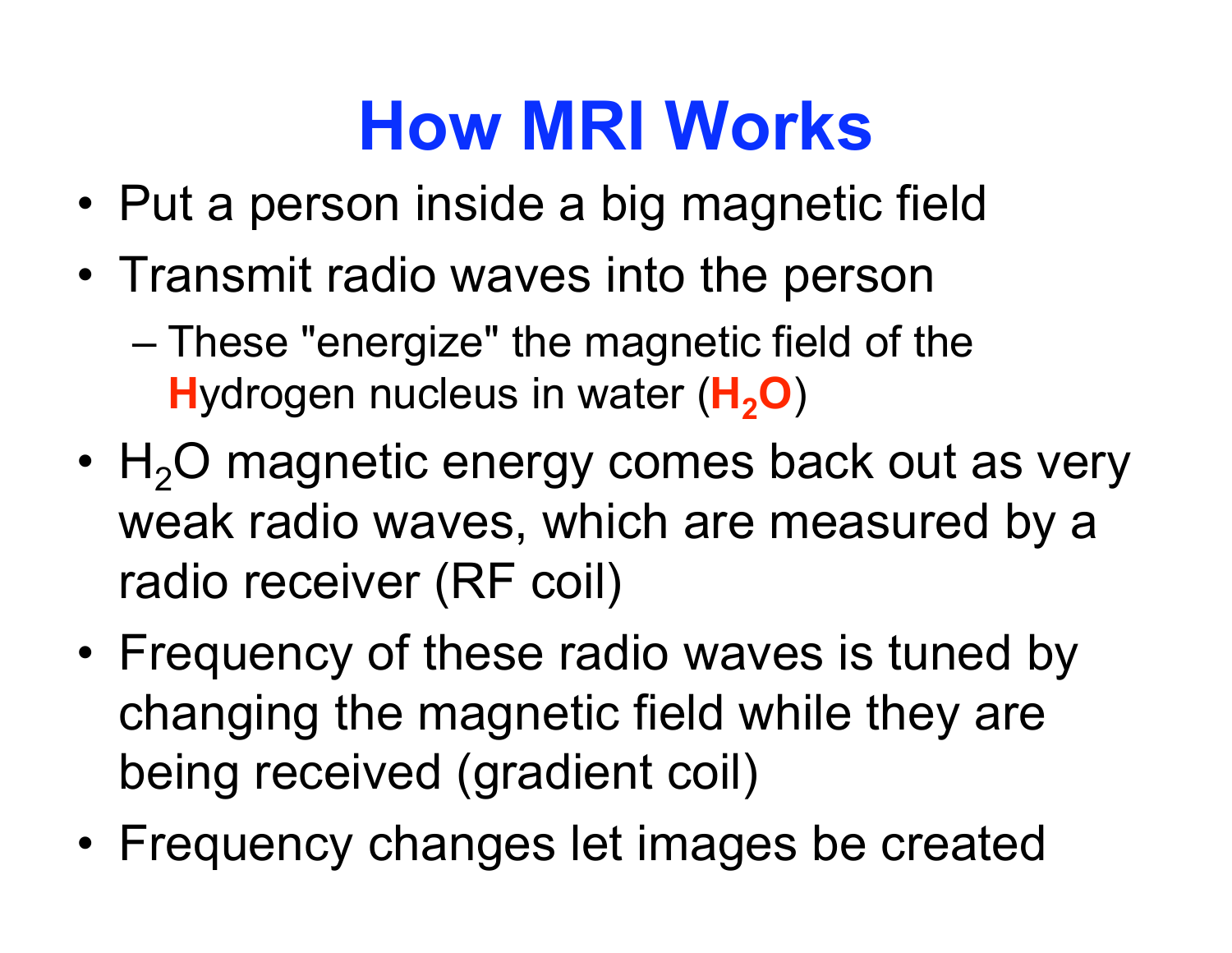### **Basic MRI Concepts - 1**

• **TR** = time between reading data out from same location in the brain

– Smaller TR is faster imaging

- **Slices** = images are usually made in thin slices, which must be put together to make up a 3 dimensional volume
	- It usually takes about 50-100 ms to get the data for one slice image
	- To cover the whole brain = about 30 slices that are 3 mm thick  $\Rightarrow$  TR is 1.5 to 3.0 seconds

– Slower than the heartbeat; Faster than breathing

• **Voxel** = smallest 3 dimensional unit of imaging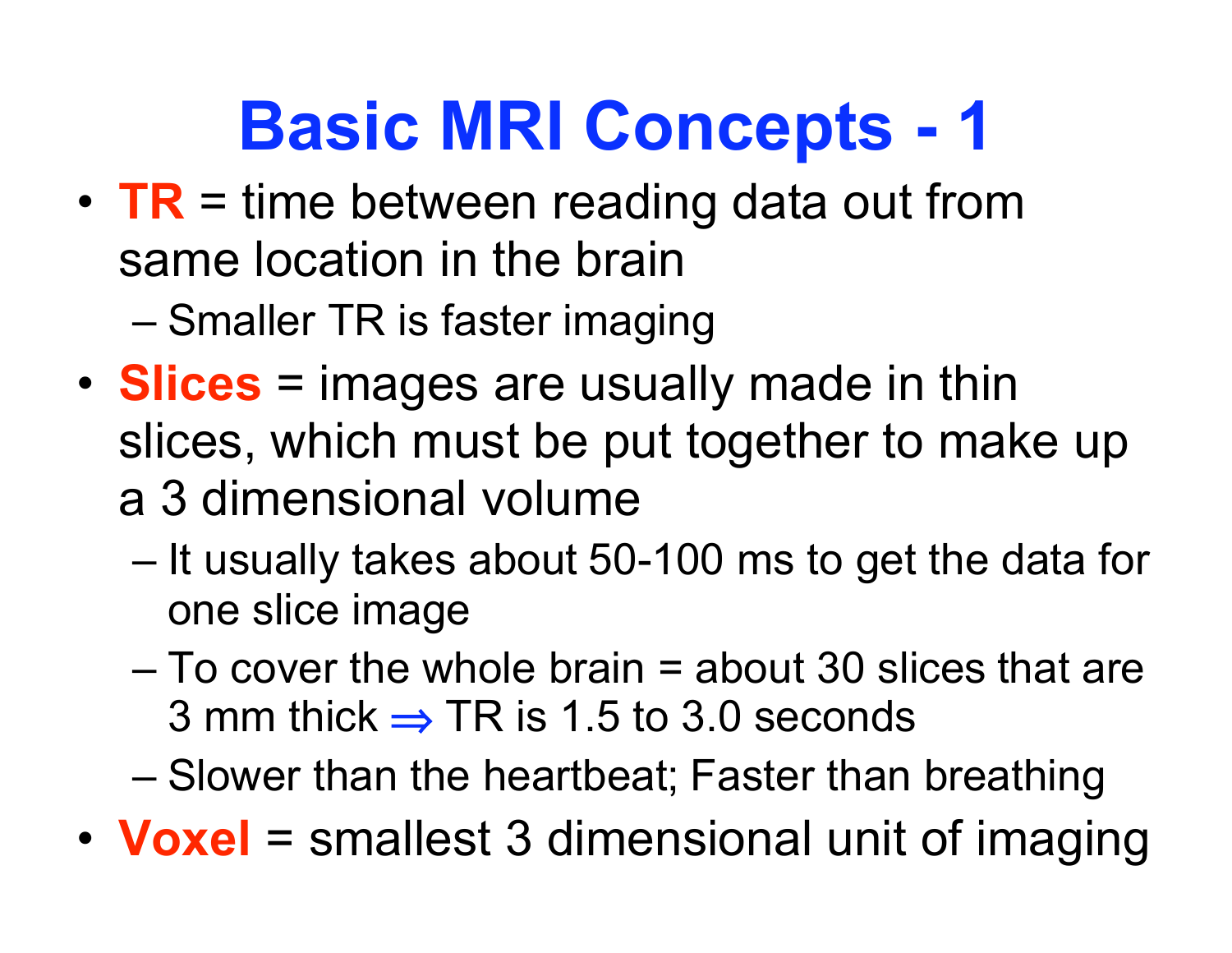### **Basic MRI Concepts - 2**

- **TE** = how much time it takes between the radio wave transmit that starts the image, to the *center* of the image data acquisition
- For functional MRI at 3 Tesla, one big problem is image "dropout" (dark regions) in brain regions near air
	- $-$  Nasal sinuses  $\Rightarrow$  dropout in medial frontal lobe
	- $-$  Ear canals  $\Rightarrow$  dropout in temporal lobes
- Possible solutions (or palliatives):
	- Thinner slices
	- Make TE as short as possible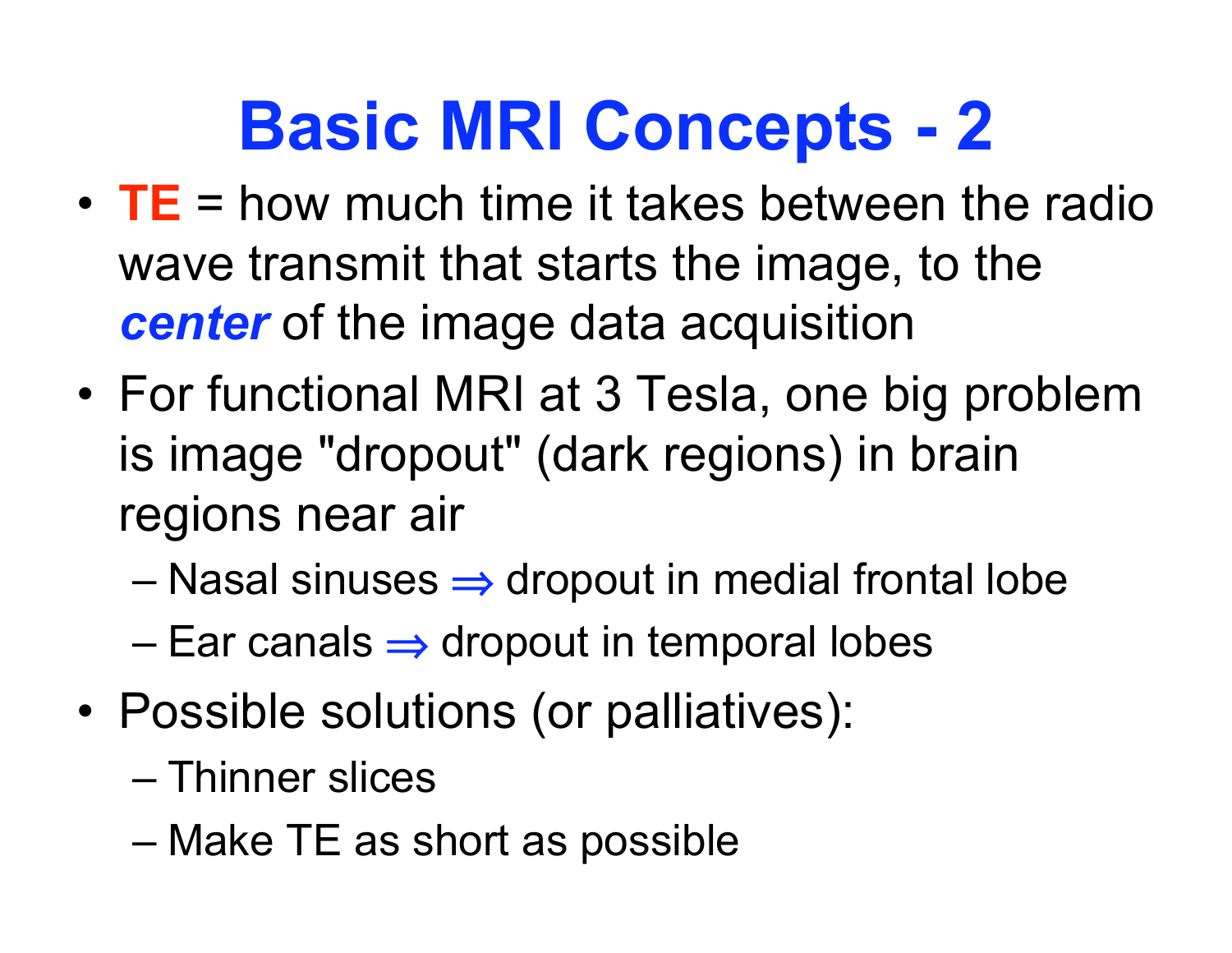### **Basic MRI Concepts - 3**

- Functional MRI runs MRI scanners very hard
- Small problems with the scanner hardware can cause problems with the high speed images that are used for FMRI

#### – **Echo Planar Images** = **EPI**

- These small problems might not show up in slower images that are used for medical purposes
- It is important to check the EPI image quality of your scanner very often by scanning a "phantom" object and looking at the amount of noise
- If the noise increases some day, you need help!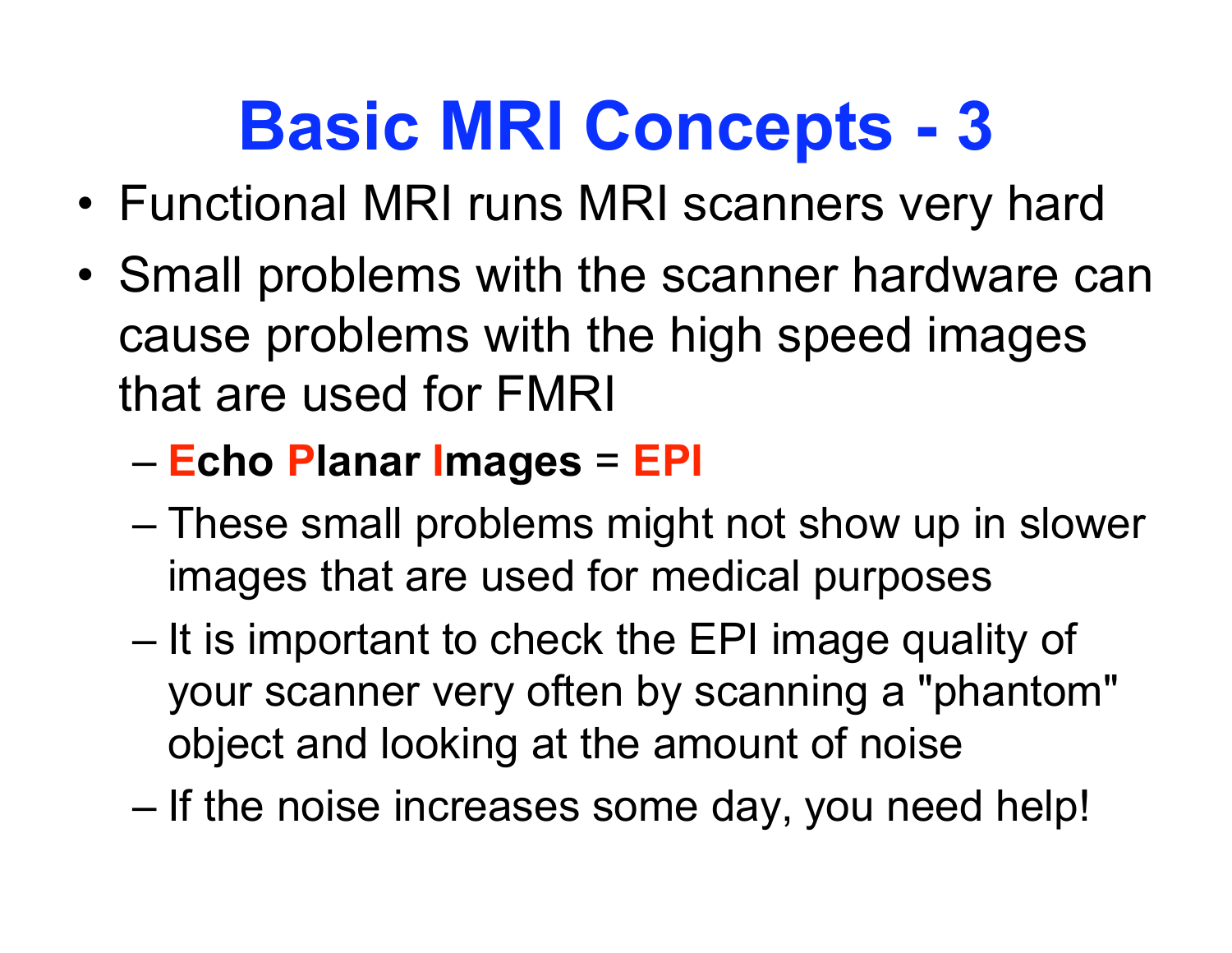# **What is Functional MRI?**

A

• 1991: Discovery that MRI-measurable signal increases a few % *locally* in the brain after increases in neuronal activity (Kwong, *et al*.)

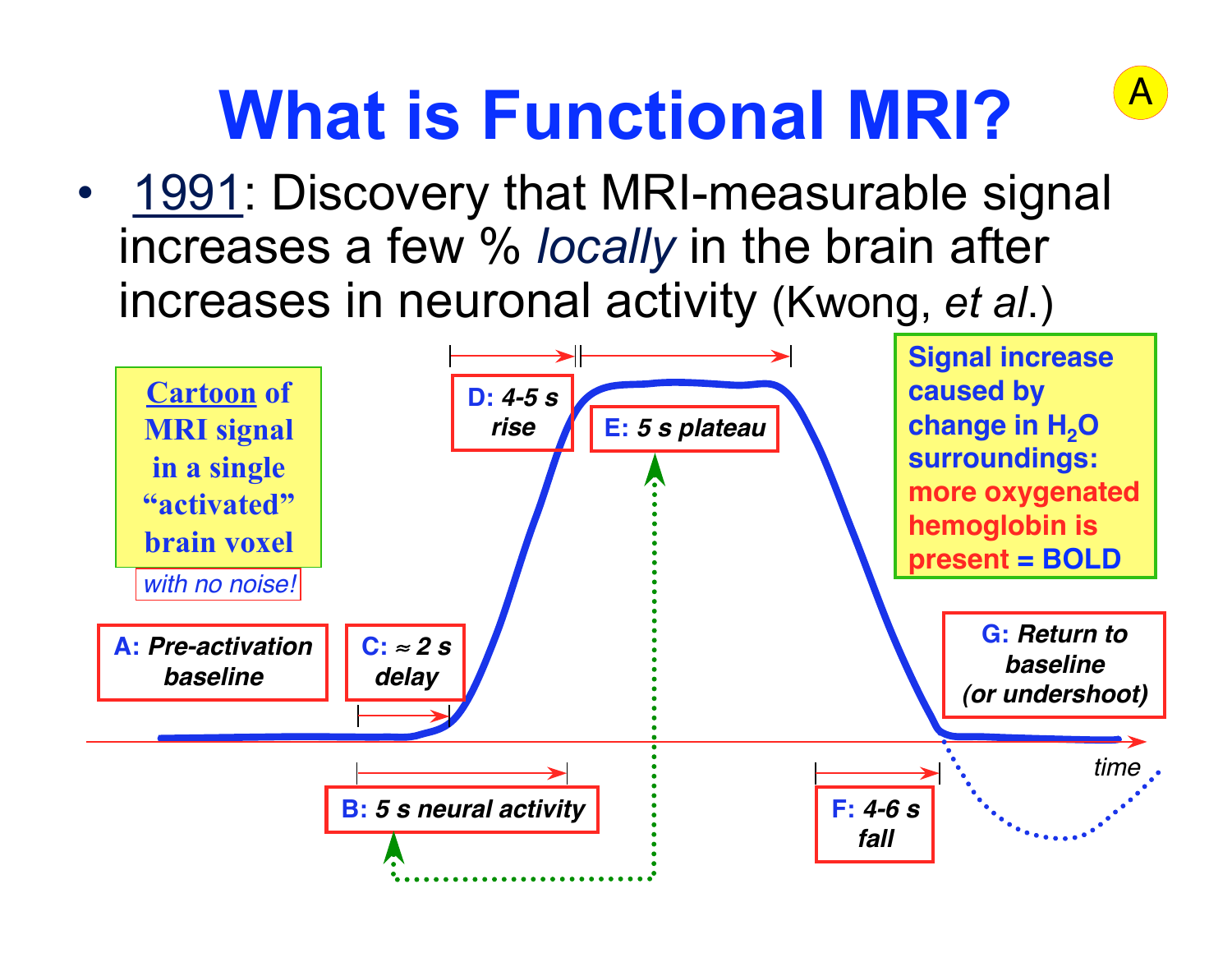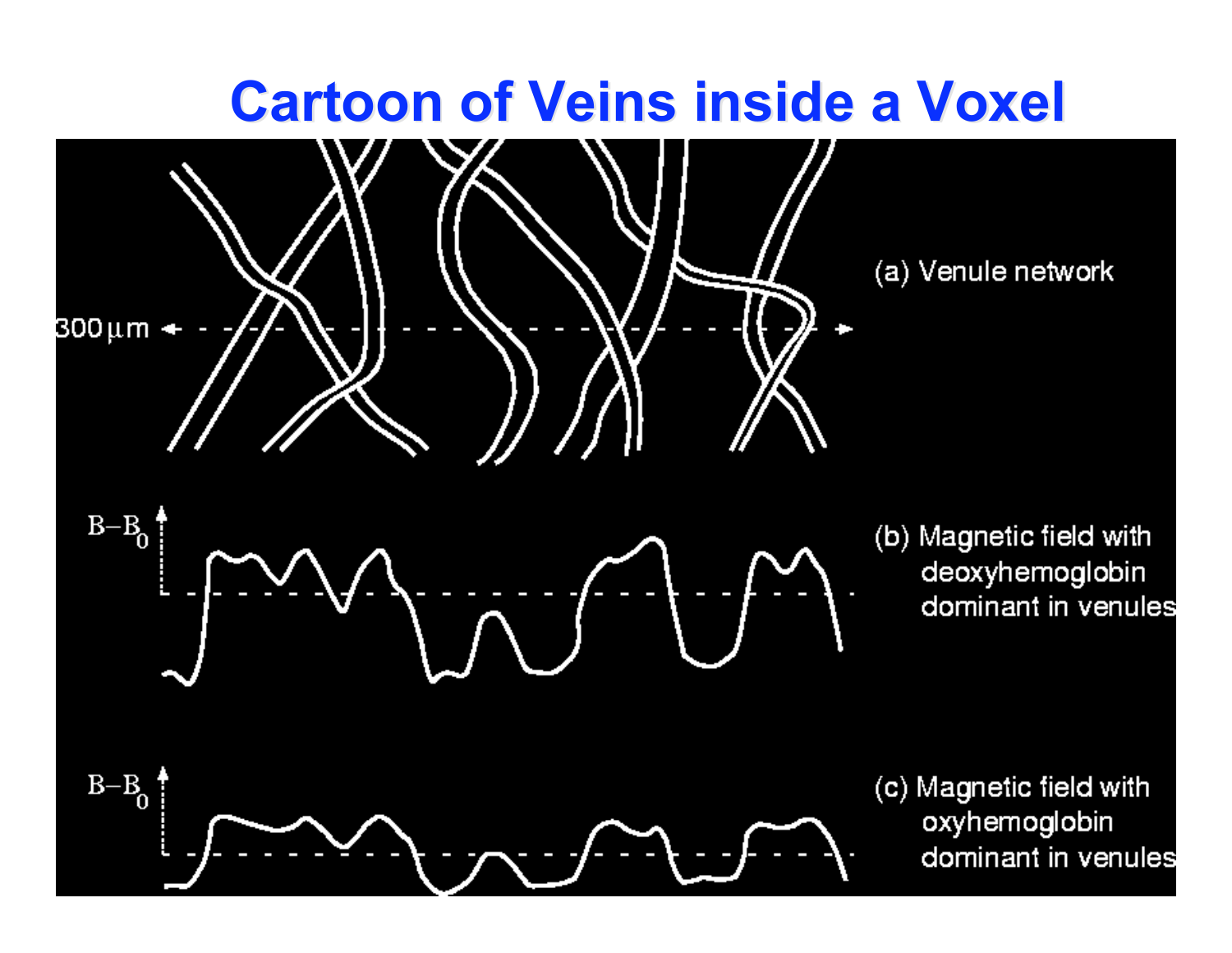### **FMRI = It Takes a Team**

- FMRI is complicated
	- MRI physics and engineering and operation
	- Stimulus equipment design and operation
	- Design of experiment
	- Analysis of data: **AFNI**, **SPM**, **FSL**, **BrainVoyager**
	- Understanding the results of the analysis
- FMRI research center needs
	- MRI physicists or engineers
	- Statistical experts for data analysis
	- Computer experts
	- Plus psychologists and brain scientists!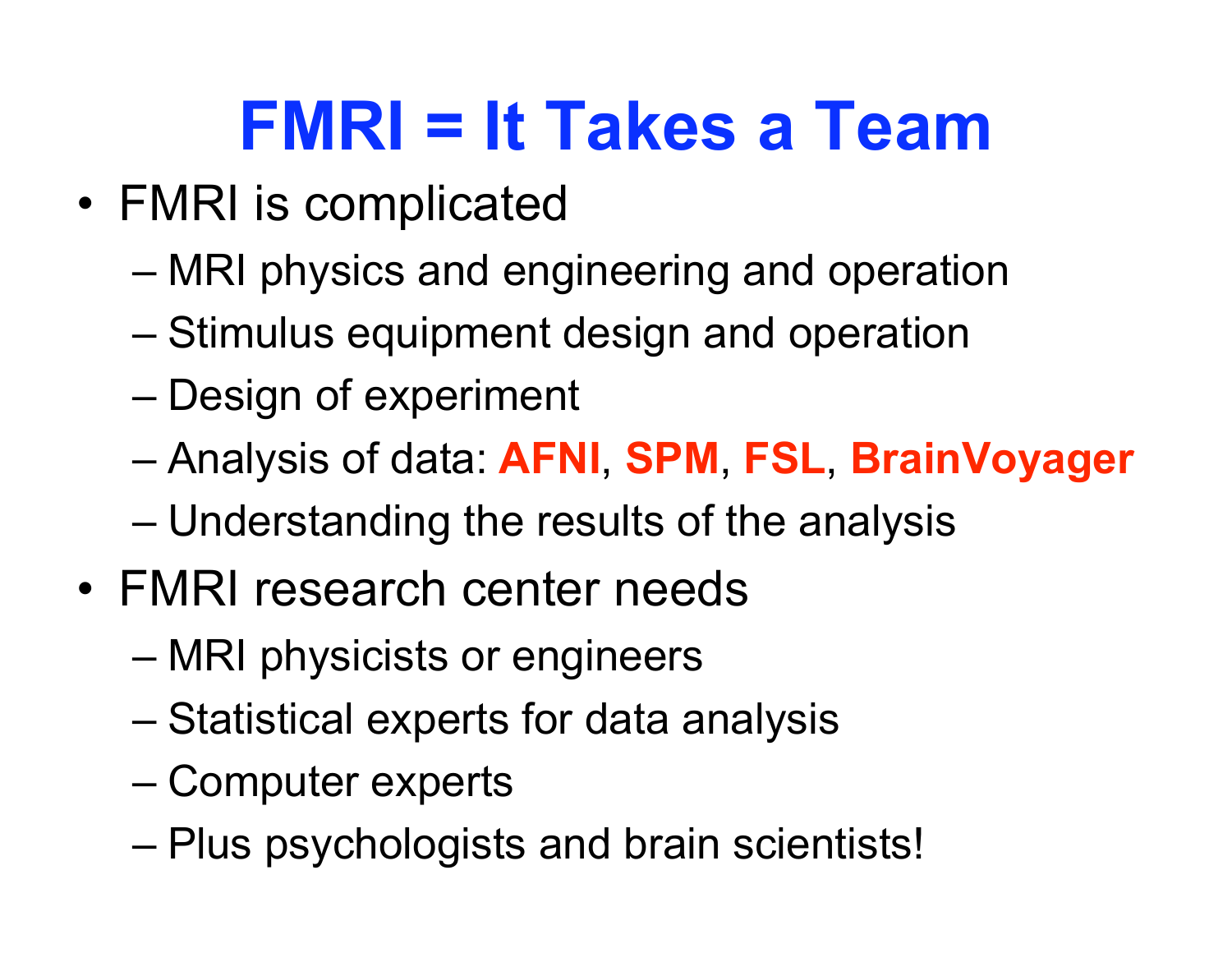**What Kinds of Questions Can Be Answered with Functional MRI?**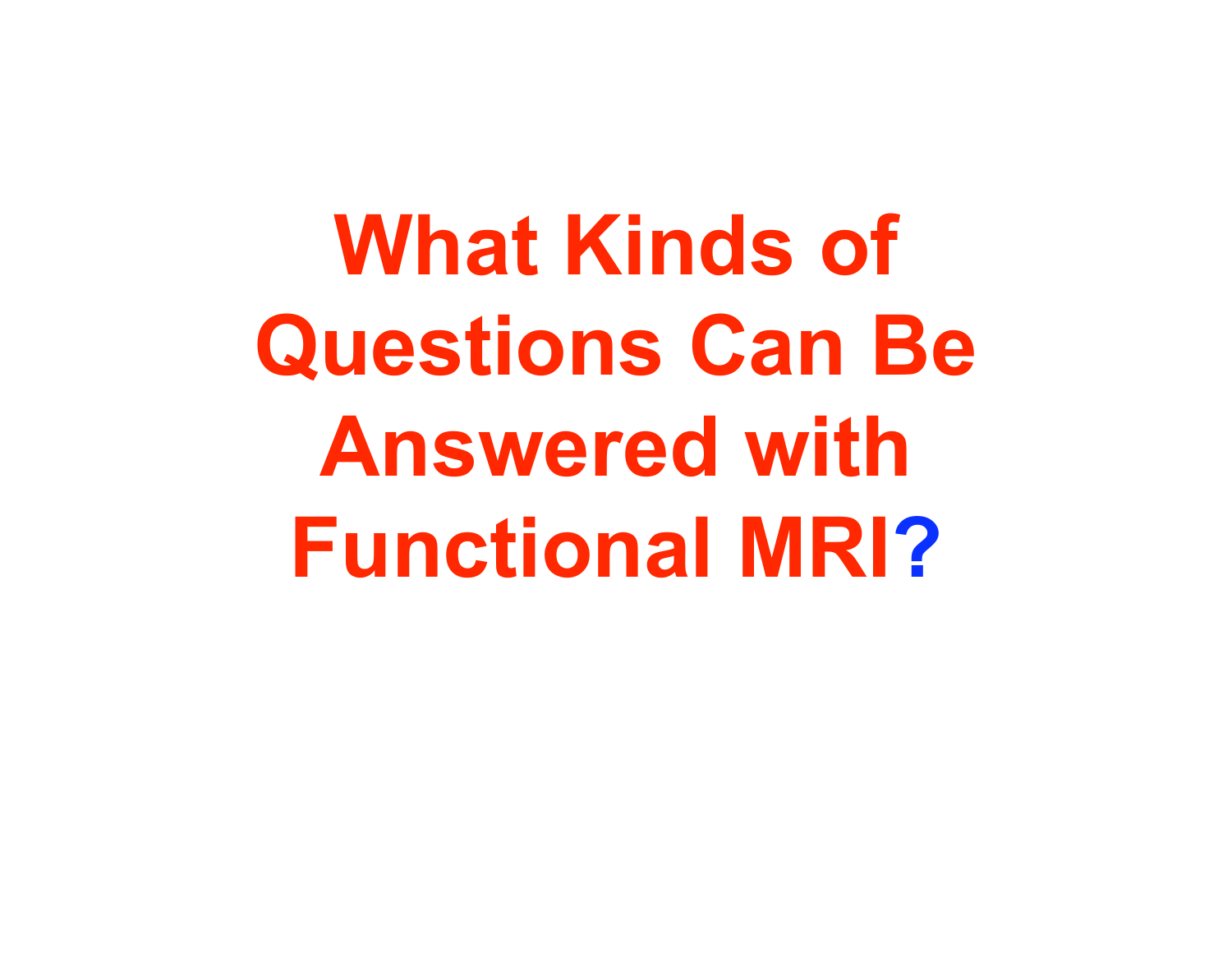### **Task Based FMRI**

- To find out information about brain processing of short (1-30 second) stimuli or tasks
- Locations in brain that are more or less active in different tasks
	- and correlations between activation fluctuations
- Dependence of neural activation strength (BOLD effect) on task parameters (pain level; face type; …)
- Dependence of neural activation on subject parameters (age; disease; …)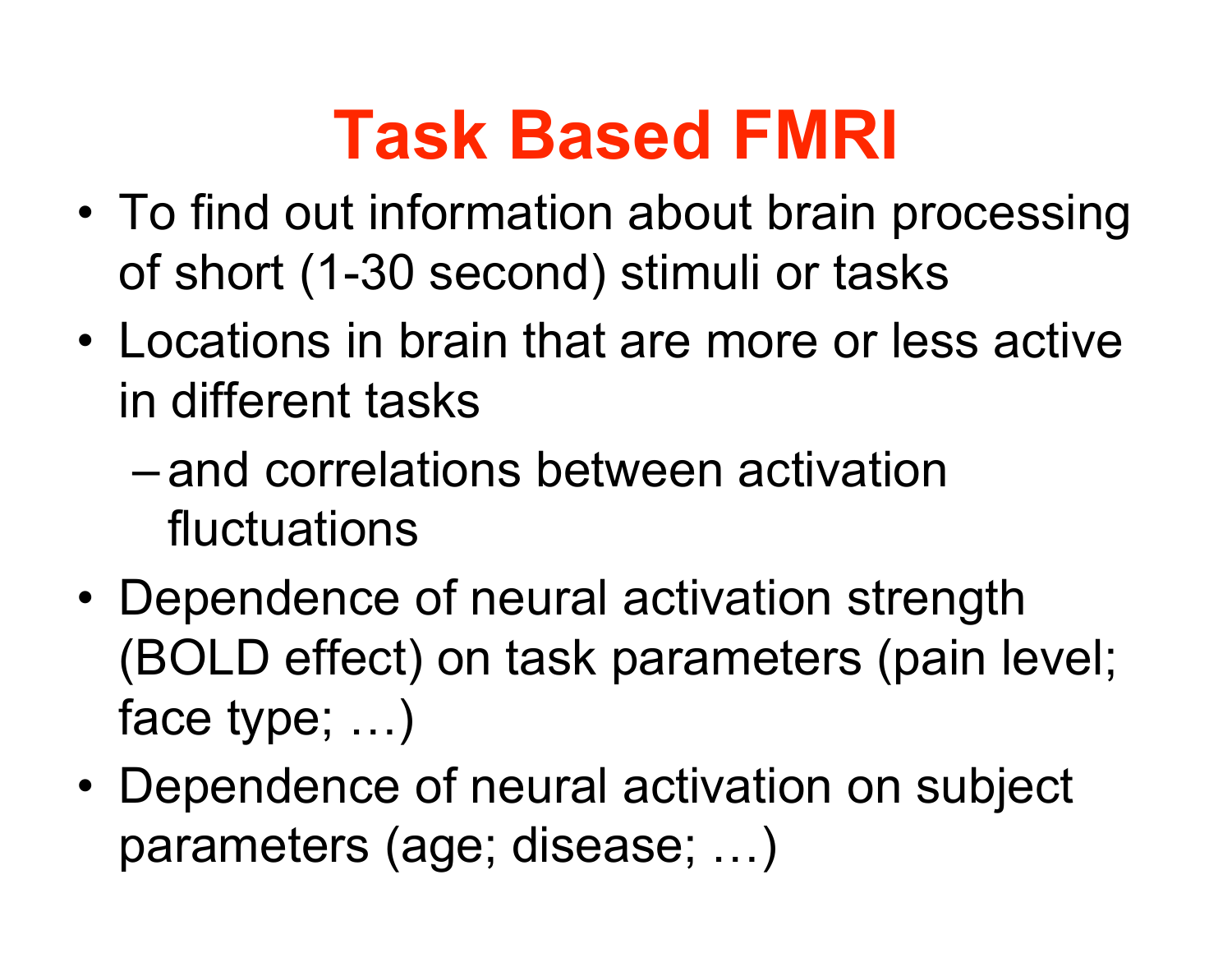# **Type of Stimuli or Tasks**

- Short visual or auditory (sound) inputs –Faces / Houses ; Musical tones ; Words
- Decision tasks
	- –Same face? Tones up or down? Animal?
- You may not care about actual task
	- –You might care about the CONTEXT in which the task appears
	- –Faces: task is MALE or FEMALE but context is **angry** or **fearful** face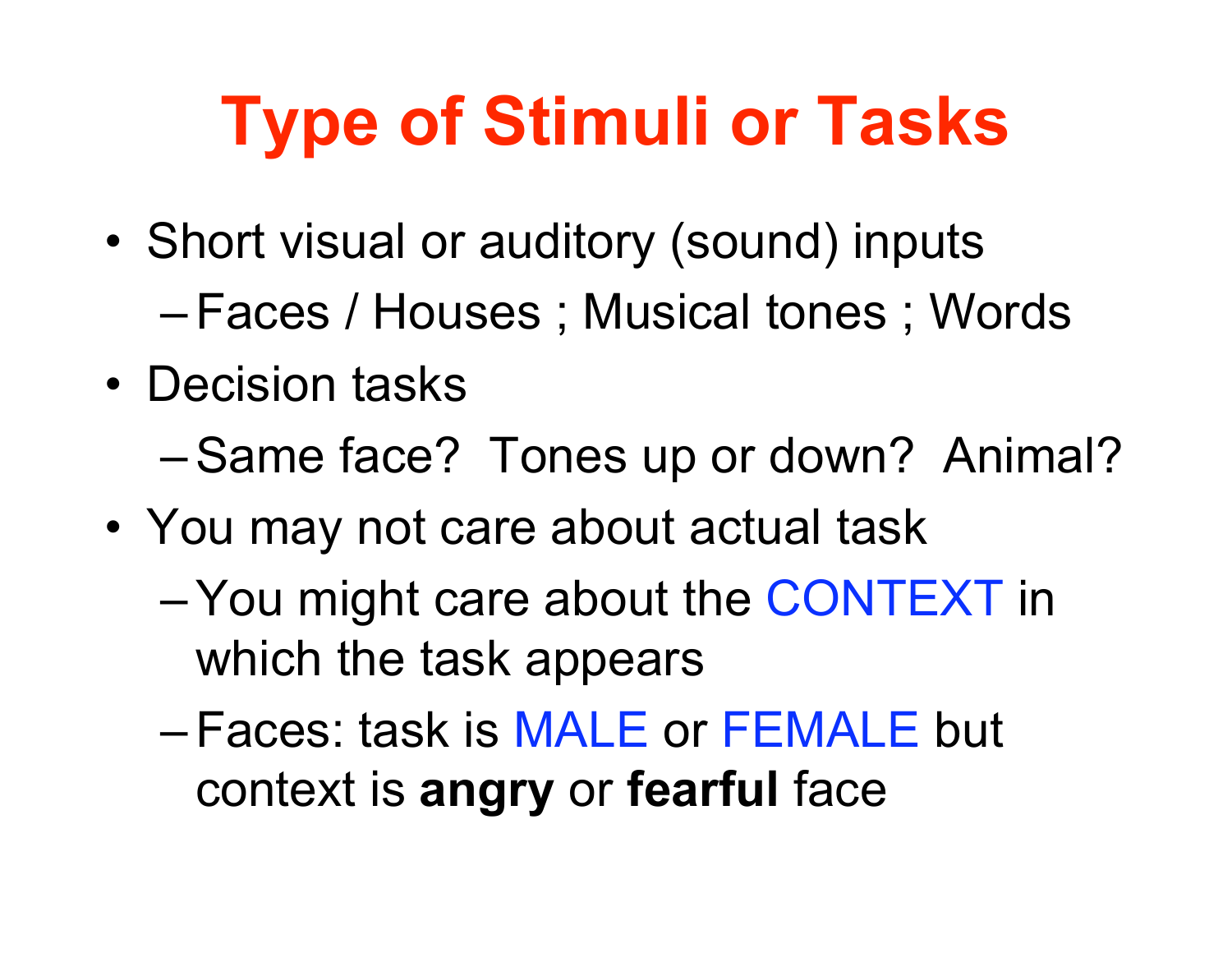### **Groups of Subjects**

- Can look for differences in activation parameters between group of subjects
	- –Patients and "normals"
	- –Genotypes
- Differences in
	- –Activation magnitude
	- Inter-regional activation correlations
	- Correlation of activation with covariates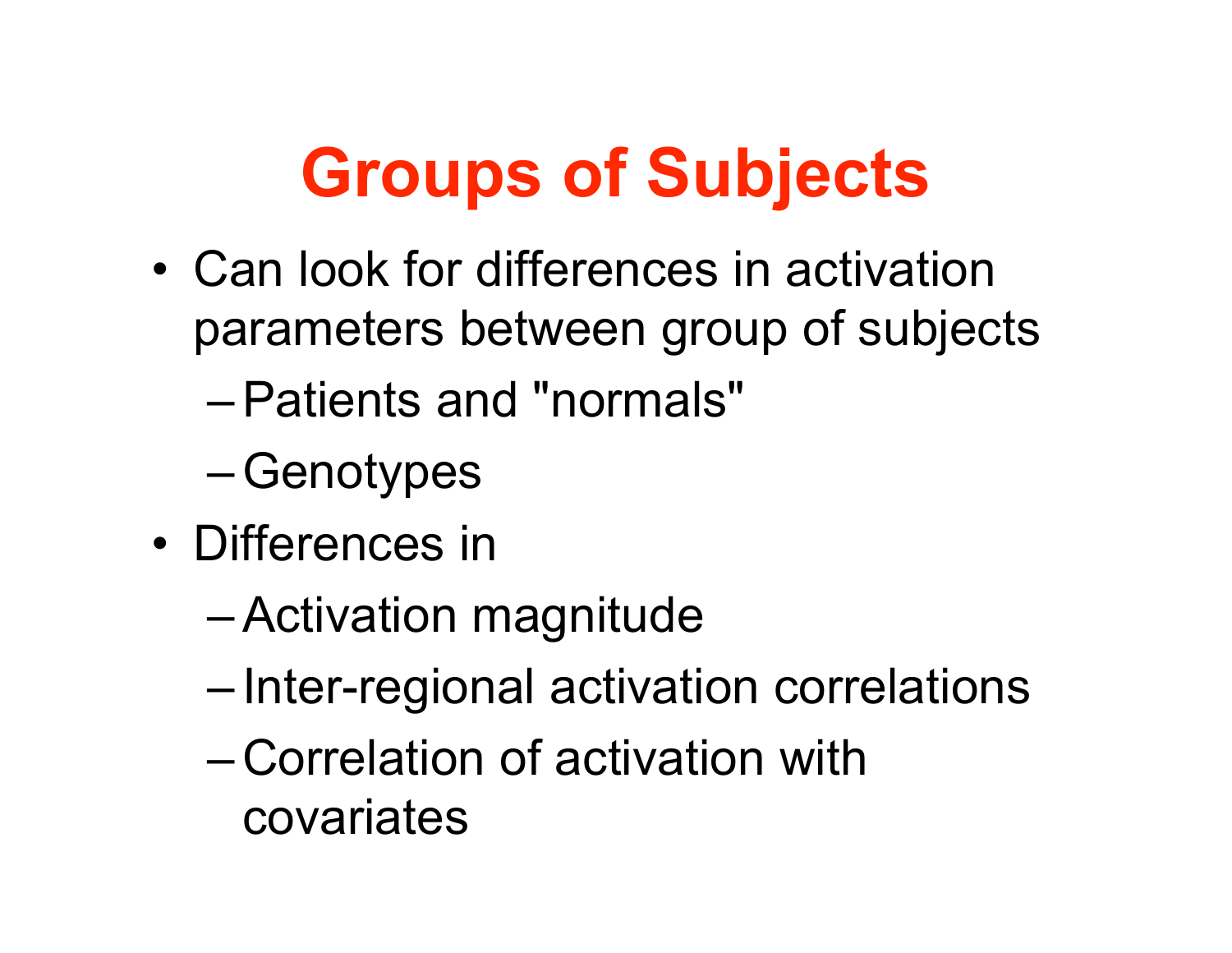# **Hard Tasks for FMRI**

- Anything that requires subject to speak
	- One word or sound can be OK
	- Requires censoring out MRI volumes during subject speech — jaw motion is bad for images
- Anything that uses subtle sounds (music)
	- Scanner is very loud
	- One solution: silent period between scans
- Very long duration tasks (learning; drugs)
	- Hard to tell long activation changes from MRI signal drifting up or down
	- Not impossible, but requires special analysis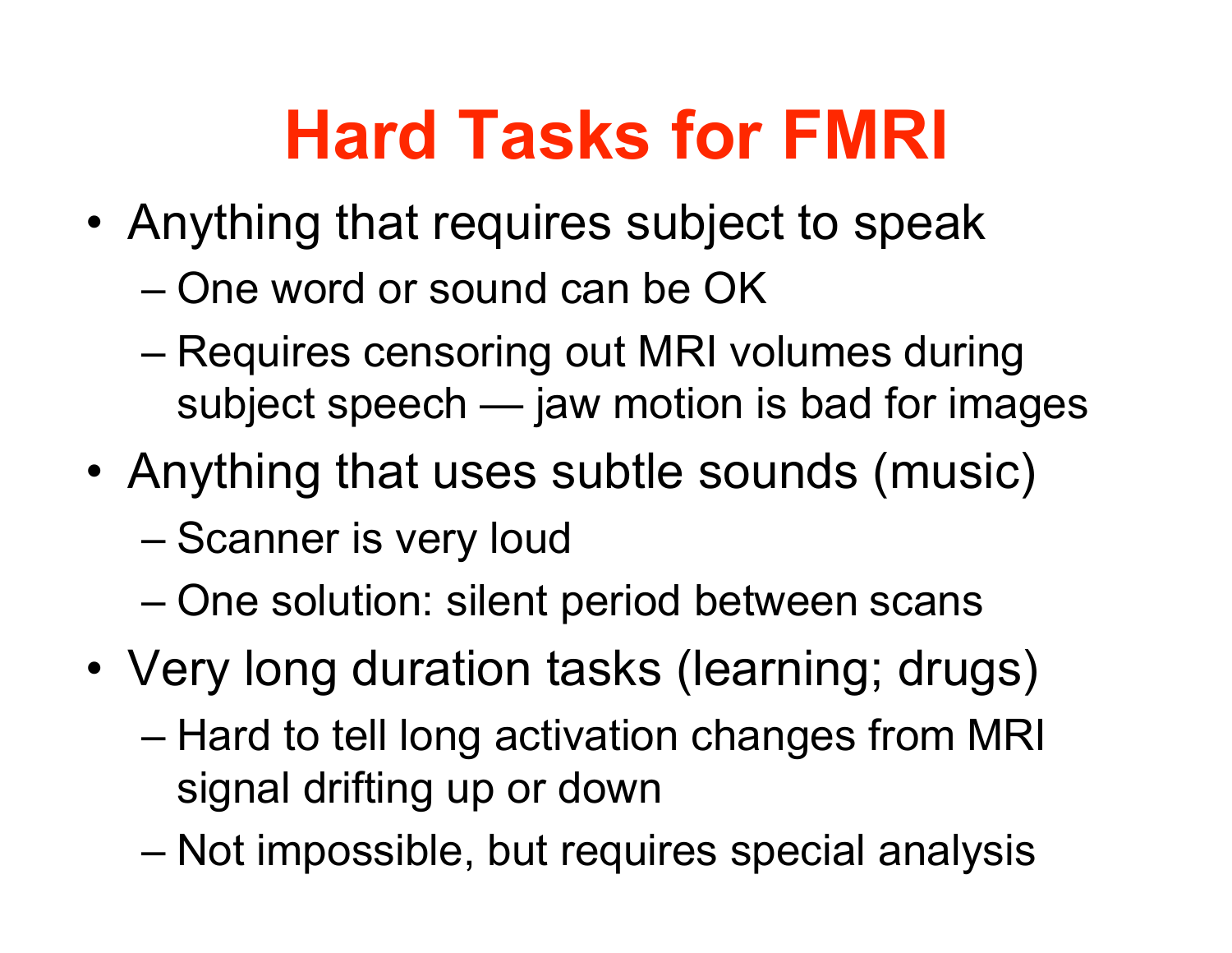#### **My Advice: Start Small**

- Do some simple experiment that you KNOW will give results with FMRI
- Then increase complexity to get closer to what you really want to do
- Do NOT start with your first FMRI experiment being something very complicated and subtle!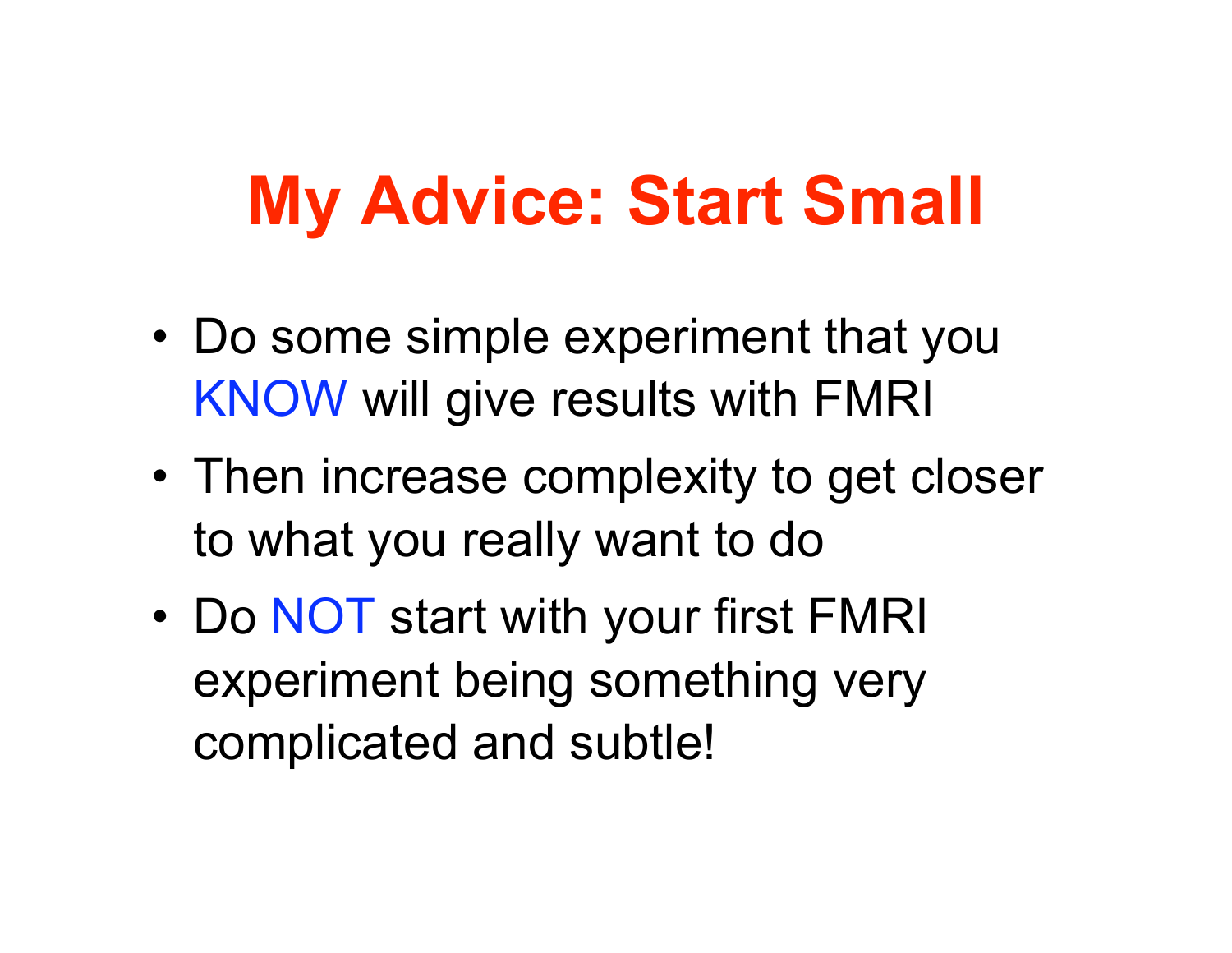#### **FMRI Connectivity**

- Looking for MRI signal fluctuations that are correlated (vary up and down at same times) in different spatial locations
- Can be based on task FMRI or based on "resting" FMRI
- **Hot new word: Connectome**
- We have a couple of talks about connectivity analyses in AFNI
- Data analysis methods are more variable than for task-based FMRI